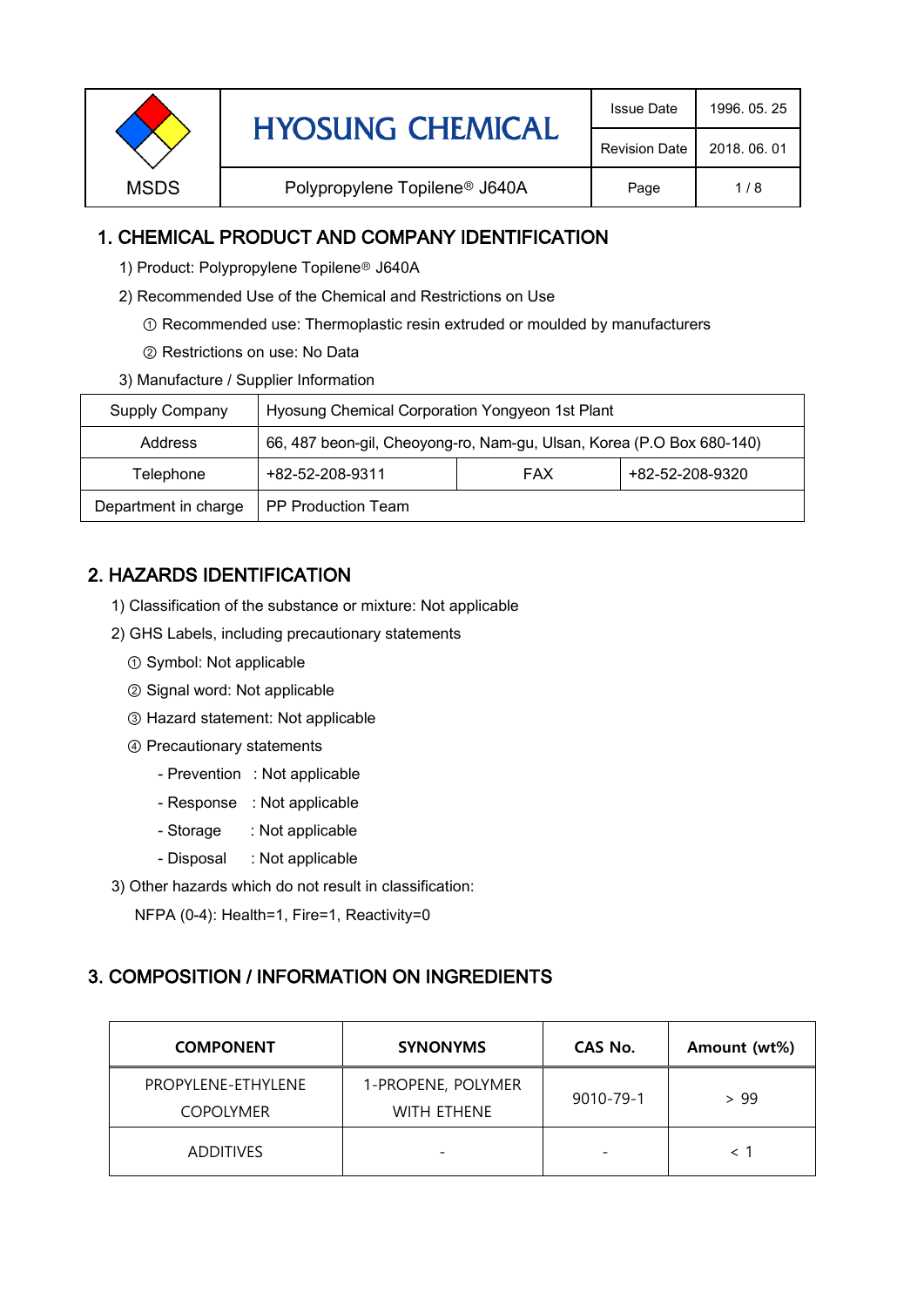|             | <b>HYOSUNG CHEMICAL</b>                   | <b>Issue Date</b>    | 1996, 05, 25 |
|-------------|-------------------------------------------|----------------------|--------------|
|             |                                           | <b>Revision Date</b> | 2018, 06, 01 |
| <b>MSDS</b> | Polypropylene Topilene <sup>®</sup> J640A |                      | 2/8          |

## 4. FIRST AID PROCEDURES

1) Eye Contact

 · In case of contact with substance, rinse your eyes immediately with running water for at least 20 minutes.

- · Take medical action.
- 2) Skin Contact
	- · In case of contact with substance, rinse your skin immediately with running water for at least 20 minutes.
	- · Remove contaminated cloths including shoes immediately.
	- · Take medical action.
- 3) Inhalation
	- · Take medical action.
	- · Move into fresh air.
	- · If short of breathing, provide oxygen supply system.
- 4) Ingestion
	- · Do not put anything into the mouth of an unconscious person.
	- · Take medical action.
- 5) First-Aid Treatment and Information on Medical Doctors
	- · Let a medical provider know about the substance and take appropriate protection.

### 5. FIRE FIGHTING MEASURES

- 1) Suitable (Unsuitable) Extinguishing Media
	- · Extinguishing media: Water, Carbon dioxide, Extinguishing powder, Firefighting foam
	- · Unsuitable Extinguishing media: No data
	- · Large fire: Firefighting, Water spray
- 2) Specific Hazards from Chemical Material
	- · Toxicant from combustion: Pyrolysis or combustion cause irritative gases or carbon dioxides.
- 3) Fire Fighting Procedures and Equipment
	- · If it can be done without risk, move container from fire area.
	- · If it will be leak, do not spray high-pressure water stream.
	- · Dike for later processing.
	- · Use extinguishing agents appropriate for surrounding fire.
	- · Avoid inhalation of materials and combustion products.
	- · Up the wind and avoid low area.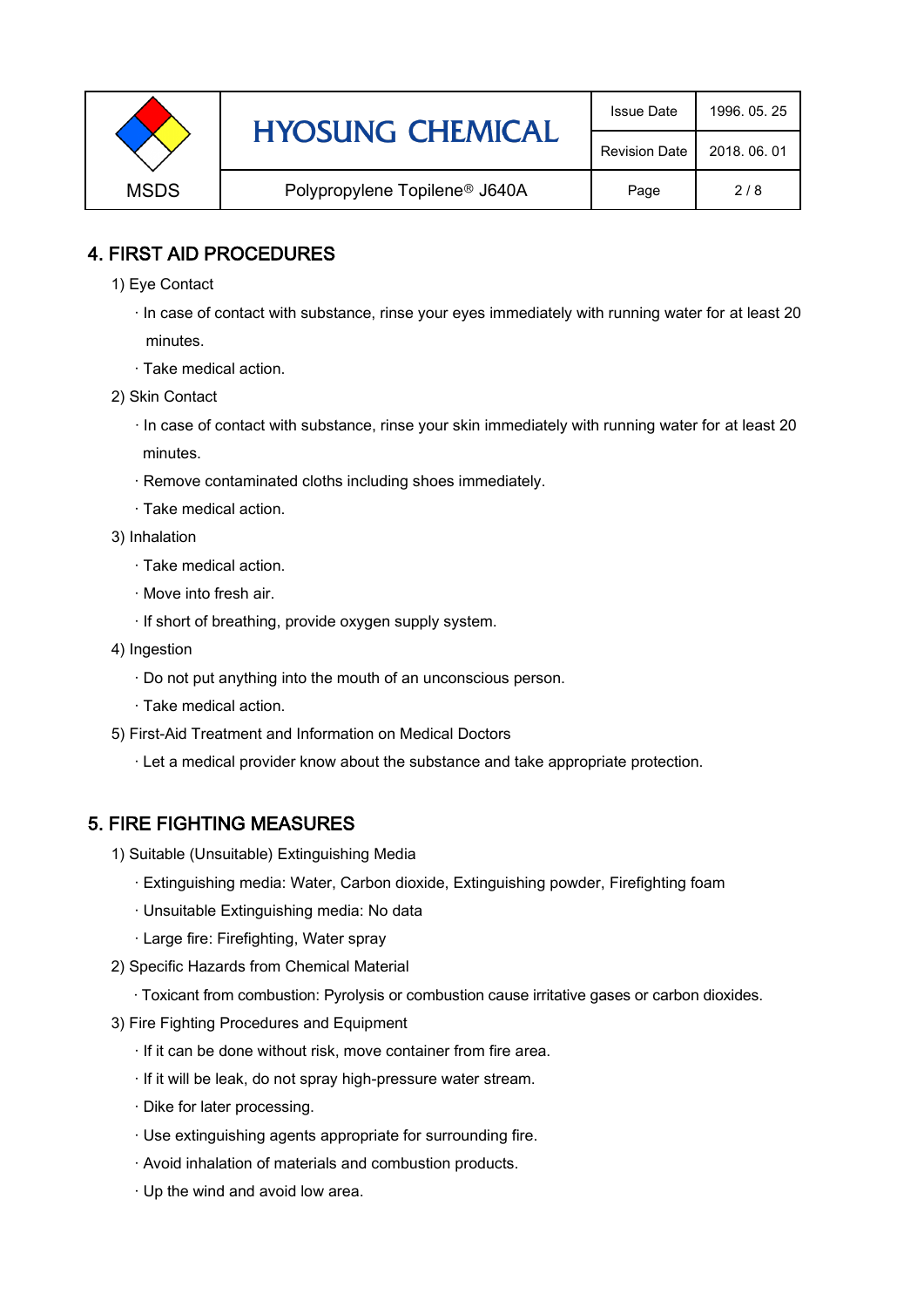|             | <b>HYOSUNG CHEMICAL</b>                   | <b>Issue Date</b>    | 1996, 05, 25 |
|-------------|-------------------------------------------|----------------------|--------------|
|             |                                           | <b>Revision Date</b> | 2018, 06, 01 |
| <b>MSDS</b> | Polypropylene Topilene <sup>®</sup> J640A |                      | 3/8          |

# 6. ACCIDENTAL RELEASE MEASURES

- 1) Personal Precautions, Protective Equipment and Emergency Procedures
	- · Remove all flammable sources.
	- · If it is not dangerous, stop leaking.
	- · Take caution of substances and conditions that should be avoided.
	- · Ventilate properly.
	- · Do not touch the effluents or walk around the area.
	- · Prevent producing dust.
- 2) Environmental Precautions
	- · Release to air: Not available
	- · Release to soil: Not available
	- · Release to water: Not available
- 3) Purification and Removal Methods
	- · Small leak: Put in proper containers for waste.
	- ,· Large leak: To minimize the spread, cover it with plastic sheets or water-proof cloths and keep it away from water.

### 7. HANDLING AND STORAGE

- 1) Handling
	- · Avoid direct physical contact.
	- · Wash thoroughly after use.

· Take precautionary measures to prevent against explosion risks, as all types of polymers may develop dust during transporting or grinding of granules.

- 2) Storage
	- · Keep stored in airtight containers.
	- · Keep stores in a cool, dry place.
	- · Place in an appropriate space in compliance with local regulation.

### 8. EXPOSURE CONTROLS AND PERSONAL PROTECTION

- 1) Exposure Limits and Biological Exposure Limits of Chemical
	- · KOSHA: No data
	- · AIHA: No data
	- · ACGIH: No data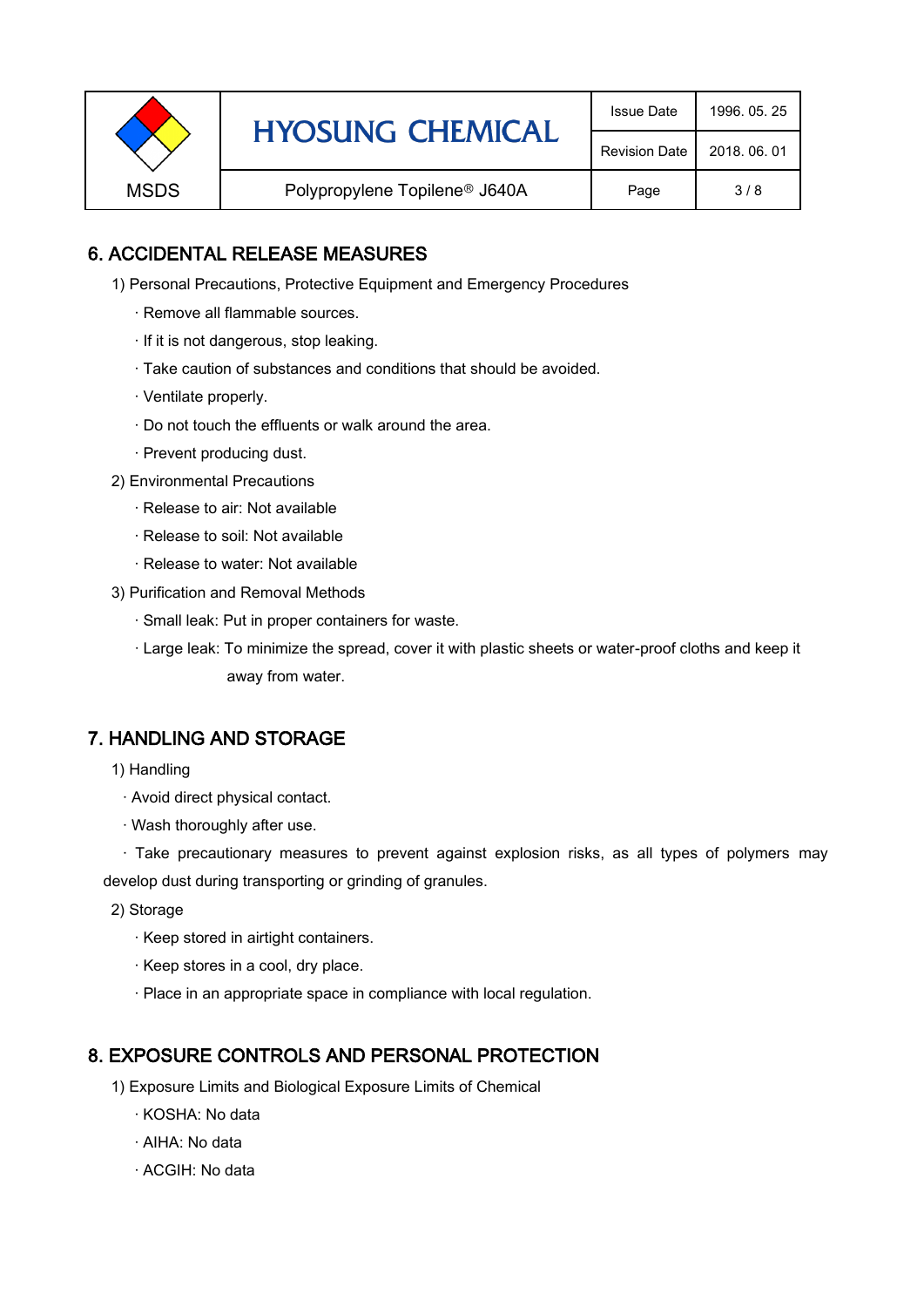|             | <b>HYOSUNG CHEMICAL</b>                   | <b>Issue Date</b>    | 1996, 05, 25 |
|-------------|-------------------------------------------|----------------------|--------------|
|             |                                           | <b>Revision Date</b> | 2018, 06, 01 |
| <b>MSDS</b> | Polypropylene Topilene <sup>®</sup> J640A |                      | 4/8          |

- · OSHA: No data
- · Biological exposure limits: No data
- 2) Engineering Management
	- · Install local ventilation system.

· Ventilation equipment should be explosion-proof if explosive concentrations of dust, vapor of fume are present.

- 3) Personal Protective Equipment
	- ① Respiratory protection
		- · Use approved respirator if unable to control airborne dust, fumes, and vapor.
	- ② Eyes protection
		- · The wearing of chemical safety goggles or face shield is recommended.
		- · Install eyes washing facilities and quick drench shower near work areas.
	- ③ Hands protection
		- · The wearing of protective gloves is recommended to prevent exposure.
	- ④ Human body protection
		- · The wearing of protective clothing is recommended to prevent exposure.

#### 9. PHYSICAL AND CHEMICAL PROPERTIES

- 1) Appearance: White pellet
- 2) Odor: Odorless
- 3) Odor Threshold: No data
- 4) pH: No data
- 5) Melting / Freezing Point: 130 ~ 170 ℃
- 6) Initial Boiling Point or Boiling Point Range: No data
- 7) Flash Point: No data
- 8) Evaporation Rate: No data
- 9) Flammability (Solid, Gas) : No data
- 10) Upper / Lower Flammability or Explosive Limits: No data
- 11) Vapor Pressure: No data
- 12) Solubility: Insoluble
- 13) Vapor Density: No data
- 14) Relative Density: 0.88~0.92 kg/L (at 20℃)
- 15) N-Octane / Water Partition Coefficient: No data
- 16) Auto Ignition Temperature: 400℃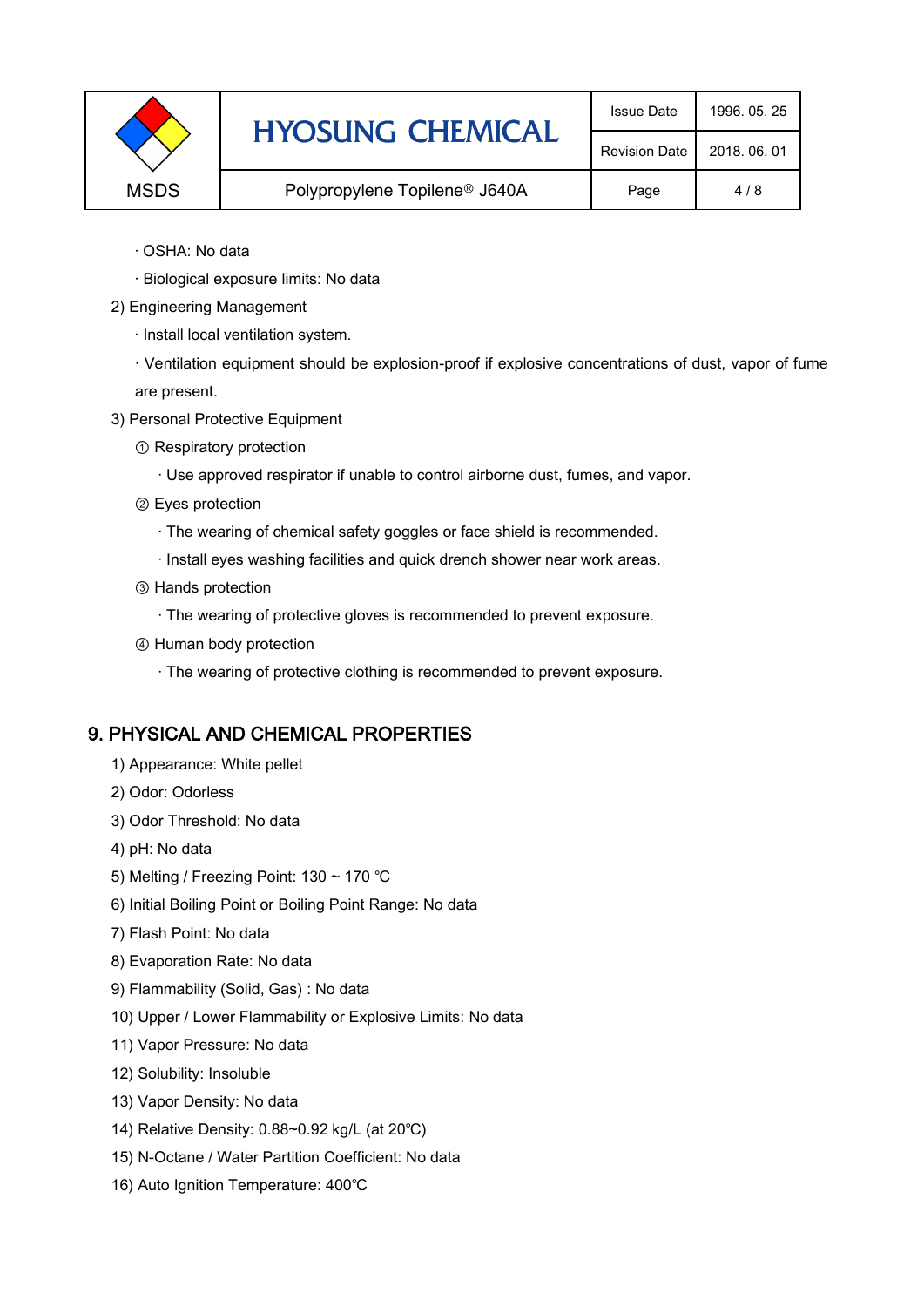|             | <b>HYOSUNG CHEMICAL</b>                   | <b>Issue Date</b>    | 1996, 05, 25 |
|-------------|-------------------------------------------|----------------------|--------------|
|             |                                           | <b>Revision Date</b> | 2018, 06, 01 |
| <b>MSDS</b> | Polypropylene Topilene <sup>®</sup> J640A |                      | 5/8          |

- 17) Decomposition Temperature: No data
- 18) Viscosity: No data
- 19) Molecular Weight: >10,000

# 10. STABILITY AND REACTIVITY

- 1) Chemical Stability
	- · Stable under normal temperature and pressure.
- 2) Possibility of Hazardous Reaction
	- · Will not occur under normal temperature and pressure.
- 3) Condition to Avoid
	- · Avoid contact with water.
	- · Keep away from heat, sparks and flame.
	- · Avoid contact with strong oxidizing agents, strong alkaline and strong acid.
- 4) Incompatibility with Other Materials
	- · Strong oxidizing materials, Flammable substance.
- 5) Hazardous Decomposition Product

· At elevated temperatures the material will begin to decompose, producing fumes that can contain carbon monoxide, acrolein, aldehydes, and unidentified organic compounds.

### 11. TOXICOLOGICAL INFORMATION

- 1) Information on the Likely Routes of Exposure
	- · Inhalation: No data
	- · Ingestion: No data
	- · Skin contact: No data
	- · Eye contact: No data
- 2) Delayed and Immediate Effects and Chronic Effects From Short or Long Term Exposure
	- Acute toxicity
		- · Oral: No data
		- · Skin: No data
		- · Inhalation: No data
	- Skin corrosion / irritation: No data
	- Serious eye damage / eye irritation: No data
	- Respiratory sensitization: No data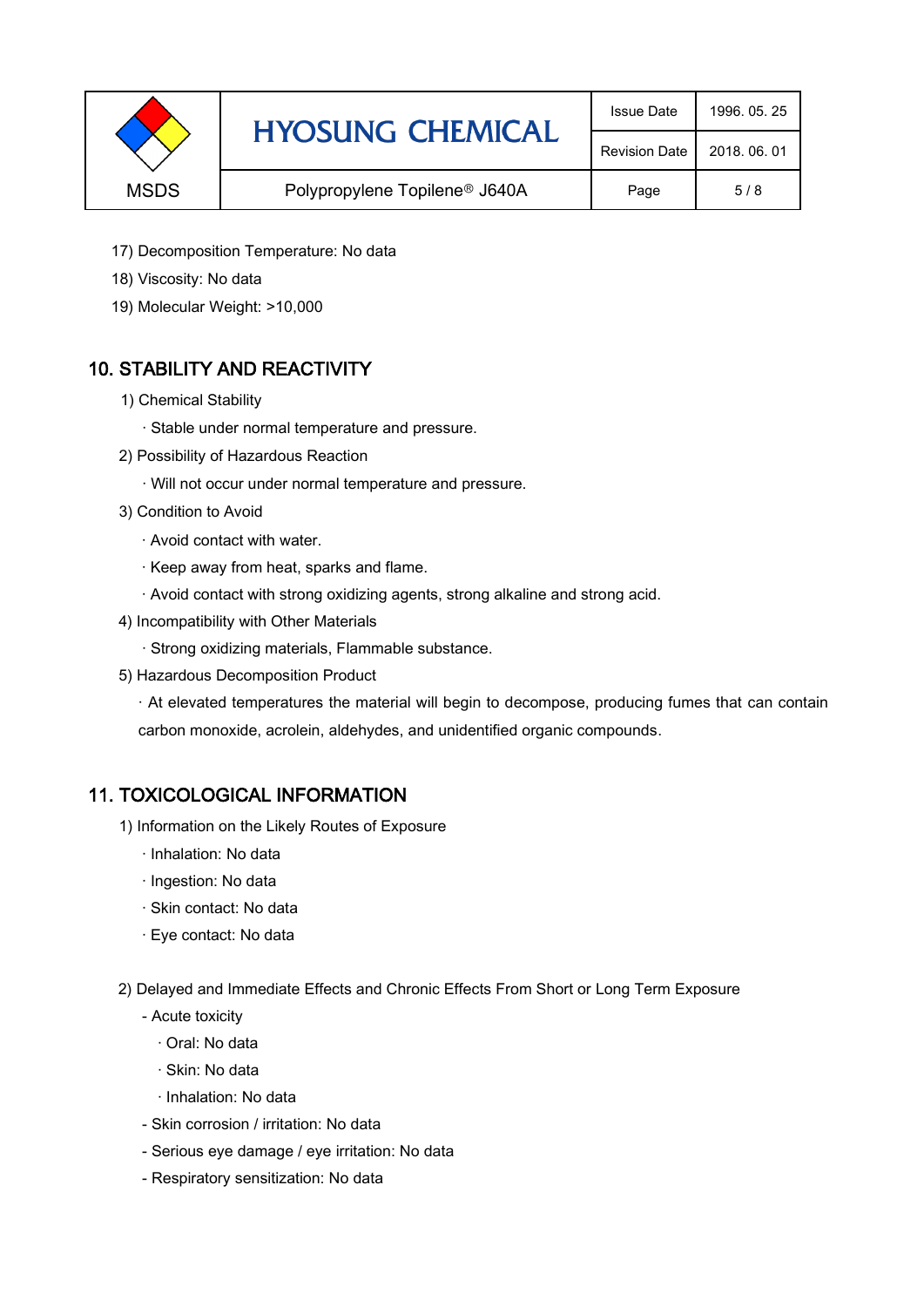|             | <b>HYOSUNG CHEMICAL</b>                   | <b>Issue Date</b>    | 1996, 05, 25 |
|-------------|-------------------------------------------|----------------------|--------------|
|             |                                           | <b>Revision Date</b> | 2018, 06, 01 |
| <b>MSDS</b> | Polypropylene Topilene <sup>®</sup> J640A | Page                 | 6/8          |

- Skin sensitization: No data
- Carcinogenicity
	- · Industrial Safety & Health Law: No data
	- · IARC: No data
	- · OSHA: No data
	- · ACGIH: No data
	- · NTP: No data
	- · EU CLP: No data
- Gem cell mutagenicity: No data
- Reproductive toxicity: No data
- Specific target organ systemic toxicity (Single exposure)
- Specific target organ systemic toxicity (Repeated exposure)
- Aspiration hazard: No data

### 12. ECOLOGICAL INFORMATION

- 1) Ecotoxicity: No data
- 2) Persistence and Degradability: No data
- 3) Bioaccumulative Potential: No data
- 4) Mobility in Soil: No data
- 5) Other Adverse Effects: No data

# 13. DISPOSAL CONSIDERATIONS

- 1) Disposal Method
	- · Dispose in accordance with all applicable environmental regulations.
	- · Empty containers should be recycled or disposed of through an approved waste management facility.
- 2) Disposal Considerations
	- · For proper disposal of used material, an assessment must be completed to determine the proper and permissible waste management options under applicable rules, regulations and laws.

# 14. TRANSPORT INFORMATION

- 1) UN Number: Not regulated as a hazardous material
- 2) UN Proper Shipping Name: Not applicable
- 3) Hazard Class: Not applicable
- 4) Packing Group: Not applicable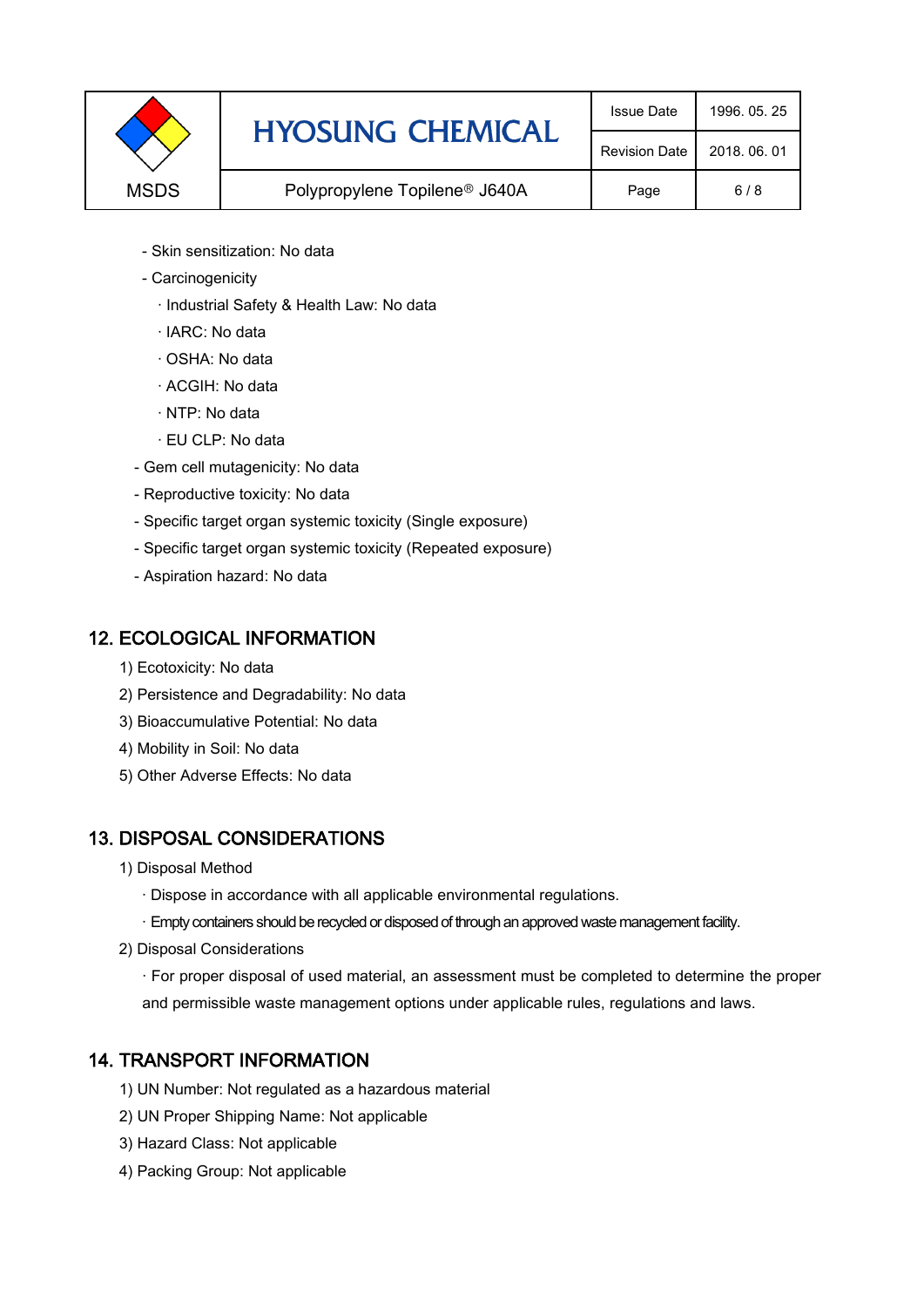|             | <b>HYOSUNG CHEMICAL</b>                   | <b>Issue Date</b>    | 1996, 05, 25 |
|-------------|-------------------------------------------|----------------------|--------------|
|             |                                           | <b>Revision Date</b> | 2018, 06, 01 |
| <b>MSDS</b> | Polypropylene Topilene <sup>®</sup> J640A |                      | 7/8          |
|             |                                           |                      |              |

- 5) Marine Pollutant: Not applicable
- 6) DOT Number: Not regulated as a hazardous material
- 7) IATA Number: Not regulated as a hazardous material
- 8) IMDG Code: Not regulated as a hazardous material
- 9) Further information: Not a hazardous material under DOT, IATA and IMDG
- 10) Special Precautions for User
	- · Emergency management type of fire: Not applicable
	- · Emergency management type of leak: Not applicable

# 15. REGULATORY INFORMATION

- 1) Industrial Safety and Health Law (KOREA): Not applicable
- 2) Toxic Chemical Substance Subject to Management Act (KOREA): Not applicable
- 3) Hazardous Material Safety Act (KOREA): Not applicable
- 4) Other Local or International Regulation
	- Persistent Organic Pollutant Management Law (KOREA): Not applicable
	- EU Classification
		- · Classification: Not applicable
		- · Risk Phrases: Not applicable
		- · Safety Phrases: Not applicable
	- US Regulations
		- · OSHA: Not applicable
		- · CERCLA: Not applicable
		- · EPCRA 302: Not applicable
		- · EPCRA 304: Not applicable
		- · EPCRA 301: Not applicable
	- Rotterdam Convention material: Not applicable
	- Stockholm Convention material: Not applicable
	- Montreal Protocol on Substance: Not applicable

# 16. OTHER INFORMATION

- 1) Reference
	- · KOSHA: Material Safety Data Sheet